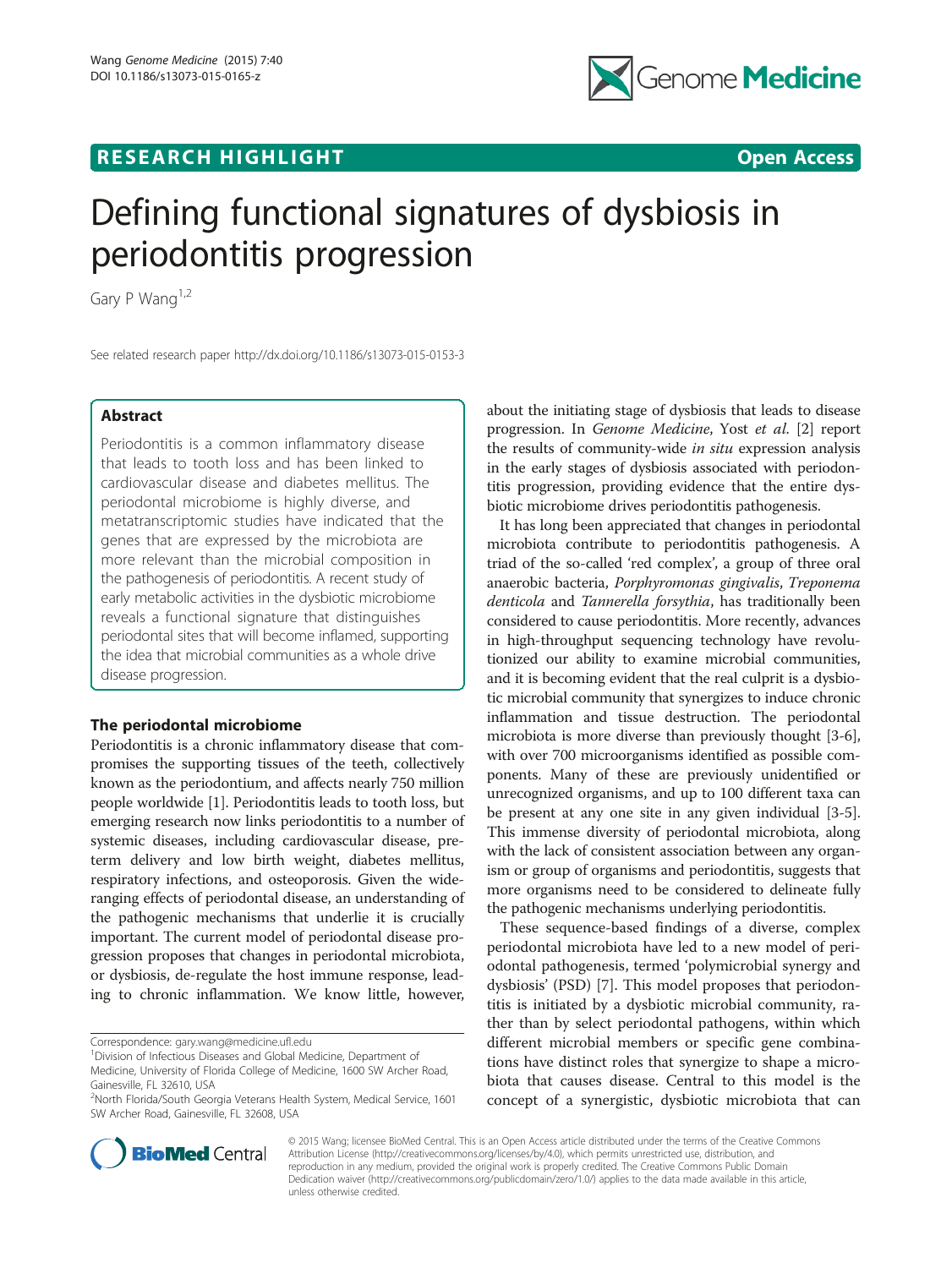alter host-microbe homeostasis and facilitate its transition to a chronic inflammatory state. Thus, the whole microbial community drives disease progression.

### Evidence from metatranscriptomics

Two recent metatranscriptomic studies [\[8,9](#page-2-0)] have provided support for the idea that the genes expressed by the microbiota and their functions are more relevant to periodontal disease pathogenesis than the actual composition of the microbiota. Jorth et al. [\[9\]](#page-2-0) compared the metatranscriptome of healthy and diseased periodontal sites from patients with aggressive periodontitis. Despite high inter-individual variations in microbial composition, the metabolic gene expression profiles were highly conserved among disease-associated microbial communities. Thus, it appears that there is a high degree of functional redundancy within disease-associated communities, in which different microorganisms with conserved metabolic functions can substitute for each other to cause disease.

In another study, Duran-Pinedo and colleagues [[8\]](#page-2-0) compared the subgingival in situ genome-wide transcriptome of periodontally healthy and diseased individuals. These investigators found that several functional signatures, including iron acquisition, lipopolysaccharide synthesis and flagellar synthesis, were characteristic of periodontitis. What was surprising was that a large number of virulence factors that were upregulated in diseased microbiomes belonged to organisms not traditionally considered to be periodontal pathogens. In the context of the new PSD model [[7\]](#page-2-0), these data suggest that many previously unrecognized bacteria might serve as accessory pathogens that contribute to collectively elevating the virulence of dysbiotic microbial communities, stimulating chronic inflammation and disrupting homeostasis, ultimately leading to periodontal tissue destruction. Nevertheless, the cross-sectional design of this study [[8](#page-2-0)] and that of Jorth *et al.* [[9](#page-2-0)] makes it difficult to determine whether the changes in microbiome composition and metabolic function observed are a cause or a consequence of disease.

# Early metabolic activities in the dysbiotic microbiome

In Genome Medicine, Yost et al. [\[2](#page-2-0)] describe an important contribution to our understanding of the early metabolic activities in the dysbiotic microbiome that lead to periodontal disease progression. Using a combined metagenomic and metatranscriptomic approach, these authors analyzed community-wide microbiome genomes and their gene expression in periodontal sites that progressed over time, compared to sites that remained clinically stable. The overall community composition and their active microbiota were significantly altered in progressive periodontal sites. The overexpression of genes related to cell motility, lipid A and peptidoglycan biosynthesis, and

the transport of iron, potassium and amino acids was observed. In addition, several major periodontal pathogens had upregulated expression of a large number of genes and putative virulence factors in sites where disease had progressed compared to the same sites at baseline. By contrast, the microbial composition and in situ communitywide gene expression changed only minimally in clinically stable sites from the same subjects.

Several functional signatures were characteristic of progressing sites [[2](#page-2-0)]. At baseline, isoprenoid and polysaccharide biosynthesis, sulfur compound metabolic processes, potassium ion transport and protein kinase C-activating G-protein coupled receptor signaling pathways were highly expressed. When the sites progressed, defined by a 2 mm or greater increase in clinical attachment loss compared to baseline genes associated with pathogenesis, response to oxidative stress, and ferrous iron transport were highly expressed.

Next, when the authors compared baseline samples from progressing and non-progressing sites, they detected notable differences in the overall microbial community and in the components of the active microbiome. In baseline sites that developed disease progression, P. gingivalis, several members of the orange complex, including Prevotella intermedia and Eubacterium nodatum, and species that were previously underappreciated, including Filifactor alocis, were found to be more active. Interestingly, the other two members of the red complex, T. denticola and T. forsythia, were not significantly more active. An increased expression of genes related to proteolysis, sulfurcompound metabolism and response to antibiotics was observed in baseline sites that developed disease progression. The authors indicated that the high activity of P. gingivalis at the baseline of progressing sites supports the keystone pathogen hypothesis [[10](#page-2-0)], in which the keystone species (that is, P. gingivalis) can elevate the virulence of the entire microbial community, by interacting and communicating with other members of the microbial community to disrupt tissue homeostasis and mediate disease progression.

Interestingly, in the baseline sites that appeared clinically healthy, a large fraction of the microbial community was highly active. This was demonstrated by the overexpression of genes related to citrate, organic ion and lactate transport, sulfur compound metabolic processes, and peptidoglycan catabolism. This finding suggests that in these individuals with periodontitis, clinically healthy sites were already impacted by disease.

## Functional signatures

By comparing gene expression profiles before and after the manifestation of clinical disease, Yost et al. [[2\]](#page-2-0) were able to define functional signatures that distinguished the early metabolic activities occurring at progressing